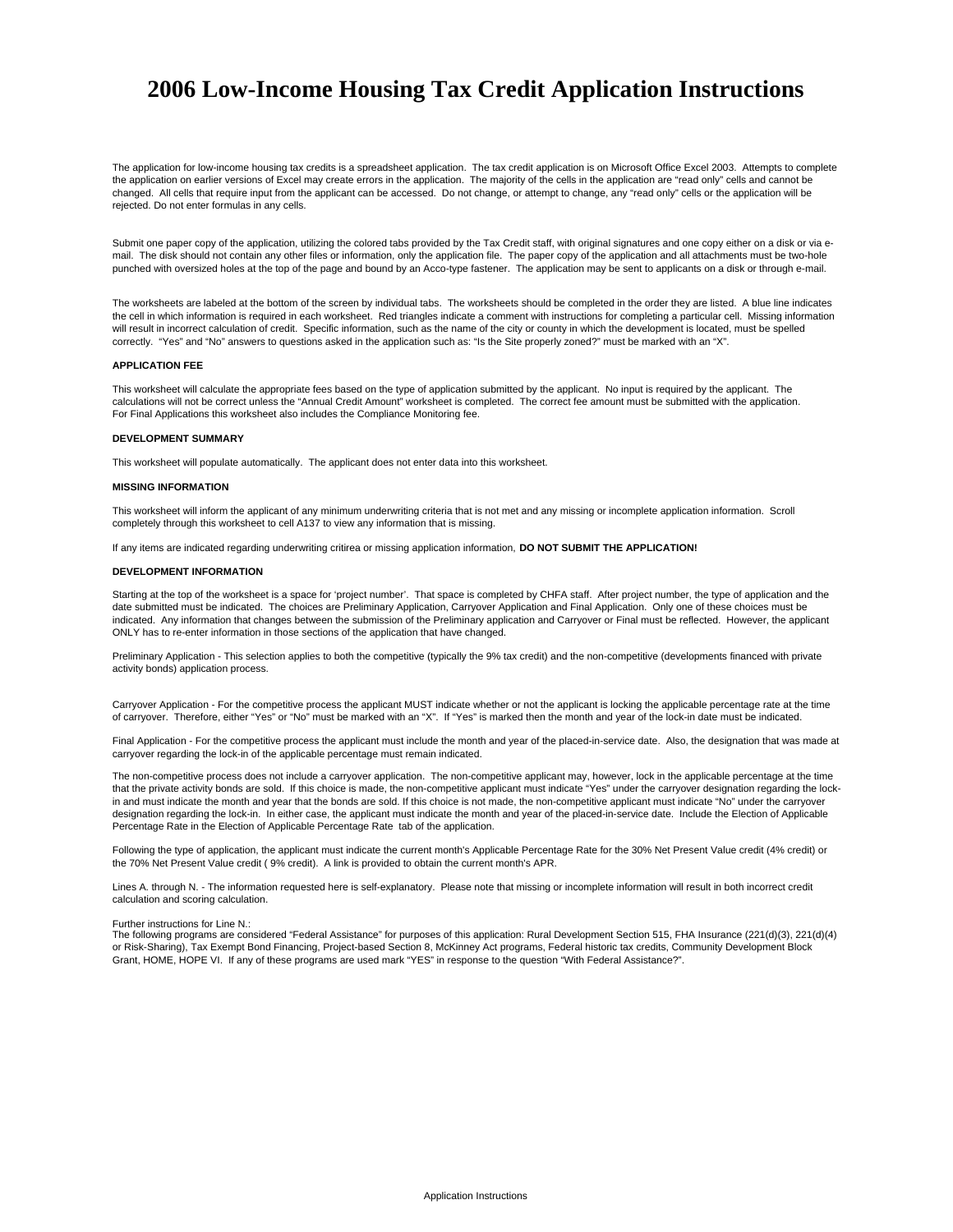Non-competitive applicants must indicate "Tax Exempt Bond Financing" under the column describing the types of programs and financing that apply to the development.

If "Historic Rehabilitation Tax Credits" are indicated a prompt will appear for the applicant to indicate the type of historic credit. Type in "State" for both state and local historic credits. If the historic credits are federal another prompt will appear for the applicant to indicate the amount of federal historic credit.

Line P. – Total units in cell C110 must equal the total units in the "Unit Mix & Rents" worksheet. A prompt will appear if, after the "Unit Mix & Rents" worksheet has been completed, those numbers do not match.

If HOME funds are indicated a prompt will appear regarding the structure of the HOME funds.

**DEVELOPMENT BUDGET** (for Residential Development Costs Only)

Budget numbers must be entered under column D of this worksheet, indicated by blue-colored numbers. Columns A, B, C, E, F and G are "read only", though selected cells in these columns are not "read only' and may be changed by the applicant. These are:

Cells E72 & F72 that correspond to Compliance Fees Cells marked "Other" in Column B under the cost categories Cells E71 & F71 that correspond to Tax Credit Fees

For non-competitive applicants, a prompt will appear if the development does not meet the 50% aggregate basis test. Ignore this prompt until the "Development Financing" worksheet is completed.

For Final Applications only: In the Development Budget worksheet is the "Final Certification for Uses of Funds". This is to be completed by the development owner for Final Applications only.

#### **COMMERCIAL BUDGET**

This applies to both competitive and non-competitive applications. Any development that contains a retail or commercial component must complete this worksheet. Include the Commercial Budget in the Development Budget tab of the application.

#### **DEVELOPMENT FINANCING**

All applications must include an equity factor (cents on the dollar purchase price for the tax credits). For the preliminary application enter \$.85 for the federal equity factor, unless there is a letter of interest from a syndicator or investor with a stated equity factor. For the carryover application there MUST be executed entity documents that clearly identify the terms of the equity commitment, including the equity factor and the equity pay-in schedule. Include the letter of intent or the entity documents in the Development Financing tab of the application.

For the preliminary application the proposed terms for financing must be provided on financial institution letterhead and signed by an institution representative for both construction and permanent financing. The terms of financing must include the loan amount, the interest rate, the term of the loan and, for permanent financing, the amortization period and the institutions minimum required debt coverage ratio. The same information is required at the time of the carryover application but must be in the form of an "enforceable commitment" as defined in Section II.B. of the Allocation Plan.

Permanent Financing - All preliminary and enforceable financing commitments must be included in the Development Financing tab of the application. Include loans, grants, deferred fees and owner equity. Non-competitive applicants must put the PAB-financed mortgage information in Line 1 under "Permanent Financing".

Lines 1-8 are for loans only. The source of financing, the amount of the loan, the interest rate, the term of the loan and the amortization period MUST be included. The worksheet will then automatically calculate annual debt. Incorrect or incomplete information will result in an incorrect tax credit calculation and incorrect pro forma calculation.

The application that you have downloaded will already have the words "cash flow" entered in the "Amortization" column. Replace these words with the amortization period in years for loans that will have monthly debt service payments. Leave the words "cash flow" if the loan is to be paid out of development cash after expenses OR if there are no loans in the corresponding lines.

Line 9 is for the deferred developer fee. Line 10 is for owner equity from sources other than through the sale of the low-income housing tax credits. Proceeds from the sale of any other type of tax credit (historic credits), if applicable, should be entered here.

Lines 11-17 are for grants only. If the grants are structured as loans they should be entered in lines 1-8.

After all loans, owner equity and grants are listed, the worksheet will automatically calculate the total amount of funds from sources other than through the sale of tax credits. This amount will be used in the Gap Calculation on the "Annual Credit Amount" worksheet.

Below the total amount of funds the worksheet will calculate the tax credit proceeds. This number will not be correct until the "Unit Mix & Rents" worksheet is completed by the applicant.

After the "Unit Mix & Rents" is completed by the applicant return to this worksheet to verify that "Total Funds for Development" equals "Total Development Budget". **These two numbers must be equal.**

For Final Applications only: In the Development Financing worksheet is the "Final Certification for Source and Amount of Funds". This is to be completed by the development owner for Final Applications only.

Exhibit D is a sample document for the CHFA requirements regarding enforceable financing commitments. The letter may be in the lender's format but it must be on the lending institution's letterhead and it must contain the required information. Include this letter in the Development Financing tab.

Exhibit E is a sample document for the CHFA requirements regarding equity commitments from syndicators/investors. The letter may be in the syndicator/investor format but it must be on the institution's letterhead and it must contain the required information. Include this letter in the Development Financing tab.

### **UNIT MIX & RENTS**

The income table for the county in which the development is located is calculated at the top of this worksheet. The name of the county must be entered in the "Development Information" worksheet in order for the income table to be accurate.

After the income table the applicant must enter the utility allowances for the appropriate bedroom sizes. Utility Allowance documentation must be included in the Unit Mix & Rents tab of the application.

For the Rental Income Table that follows the utility allowances, the applicant must enter the unit square footage in column D, the number of units in column E and the actual rent in column J. These columns, as well as column C, are the only cells in the worksheet that are not "read only".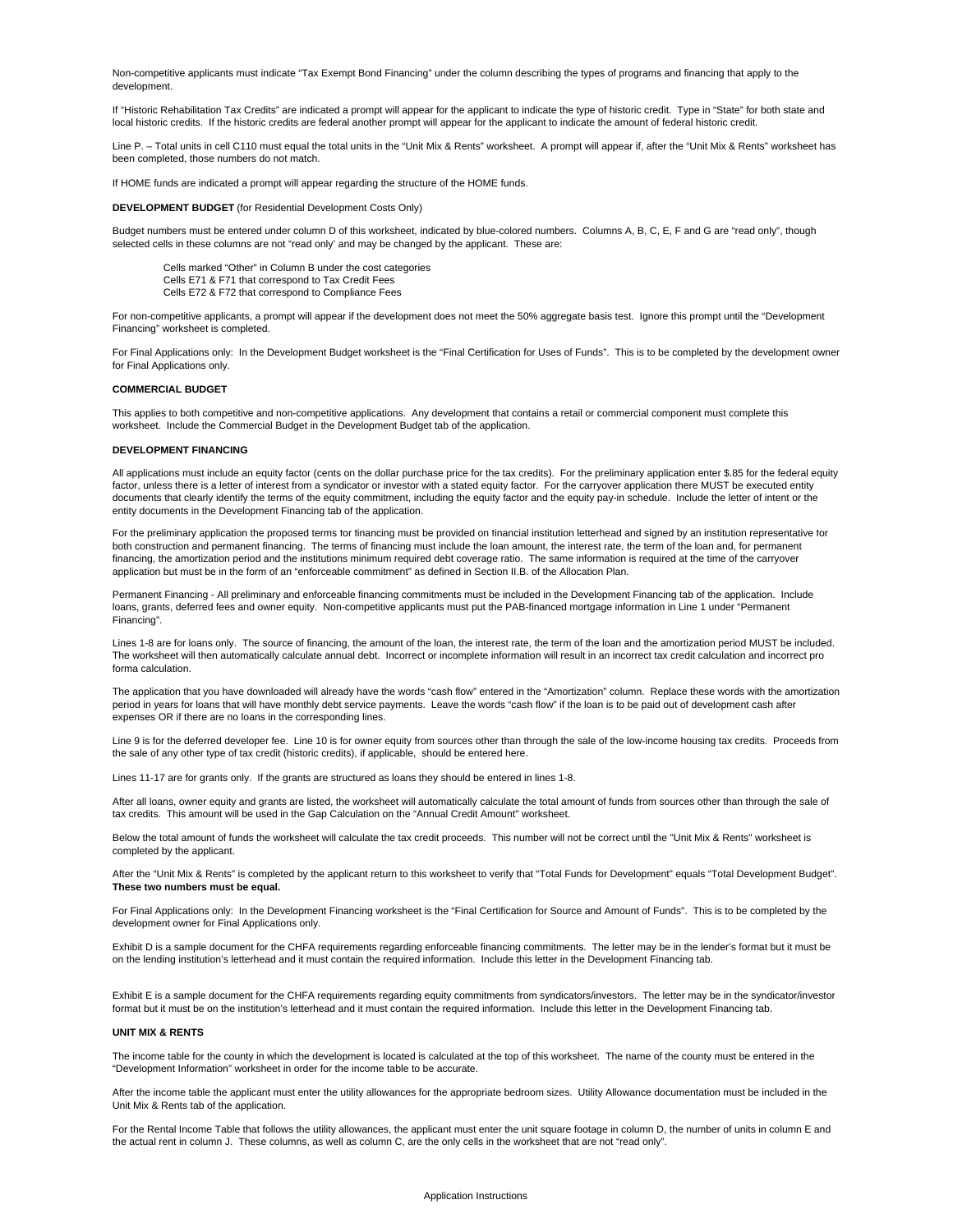Include Employee units in the low-income units if the intent is to have employees be low-income eligible. Otherwise, include them in the Employee unit category.

After the number of units, unit square footage and units rents are entered, enter the common space square footage in cell D135 and commercial square footage, if any, in cell D138.

After the number of units, the unit square footage and the rents are entered, the worksheet will calculate the applicable fraction to be used in the tax credit calculation.

Exhibit F is a sample document for the CHFA requirements regarding the agreement with the public housing authority (PHA). The letter may be in the PHA's format but it must be on the authority's letterhead and it must contain the required information. The agreement must be signed and dated by both parties and a copy must be included with the application in order to receive points. Include this letter in the Utility Allowance tab of the application.

Exhibit G is a sample document for the CHFA requirements regarding the agreement with agencies for referral of clients that need special needs housing. The letter may be in the agency's format but it must be on the agency's letterhead and it must contain the required information. The agreement must be signed and dated by both parties and a copy must be included with the application in order to receive points. Include this letter in the Utility Allowance tab of the application.

# **DEVELOPMENT INCOME**

The applicant must enter miscellaneous monthly income and any annual retail/commercial income on this worksheet. The worksheet will then calculate annual gross income to be used for the 15 year pro forma. Include the Development Income in the Income/Expenses tab of the application.

#### **DEVELOPMENT EXPENSES**

The applicant must enter estimated annual operating expenses; assume that lease-up has occurred. Include the Development Expenses in the Income/Expenses tab of the application.

#### **15 YEAR PRO FORMA**

Development Financing Unit Mix & Rents Development Income Development Expenses The calculations in this worksheet will not be correct unless the following worksheets have been completed:

All cells are "read only' except those corresponding to fees or cash flow notes that are listed after "Cash flow available for distribution".

# **CONTRACTOR/DEVELOPER FEE LIMITS**

There is one input cell in this worksheet that must be completed to correctly calculate the allowed contractor and developer fees.

The applicant must indicate whether or not there is an identity of interest regarding the general contractor by answering "Yes" or "No" to the question "Identity of Interest". "Identity of Interest" is defined in Section II.G. of the Allocation Plan. After this question is answered the worksheet will calculate the maximum allowable fees. If the budgeted fees exceed the allowable fees the amount by which the fees are exceeded will be automatically calculated and that amount will be deducted from eligible basis.

If any of the two fee categories are exceeded, a prompt will appear to indicate the total amount of eligible basis reduction. If neither of the two fee categories is exceeded, a prompt will appear that indicates that the fees are within the CHFA limits.

## **ANNUAL CREDIT AMOUNT**

This worksheet displays the three calculations that are made to determine the eligible annual federal tax credit amount for the development. The three calculations are:

- 1) Qualified Basis Calculation
- 2) Gap Calculation 3) Basis Limit Calculation

The applicant is not required to input any information on this worksheet.

All preceding worksheets must be completed in order for the tax credit calculation to be correct. The annual federal tax credit amount is listed at the bottom of the worksheet.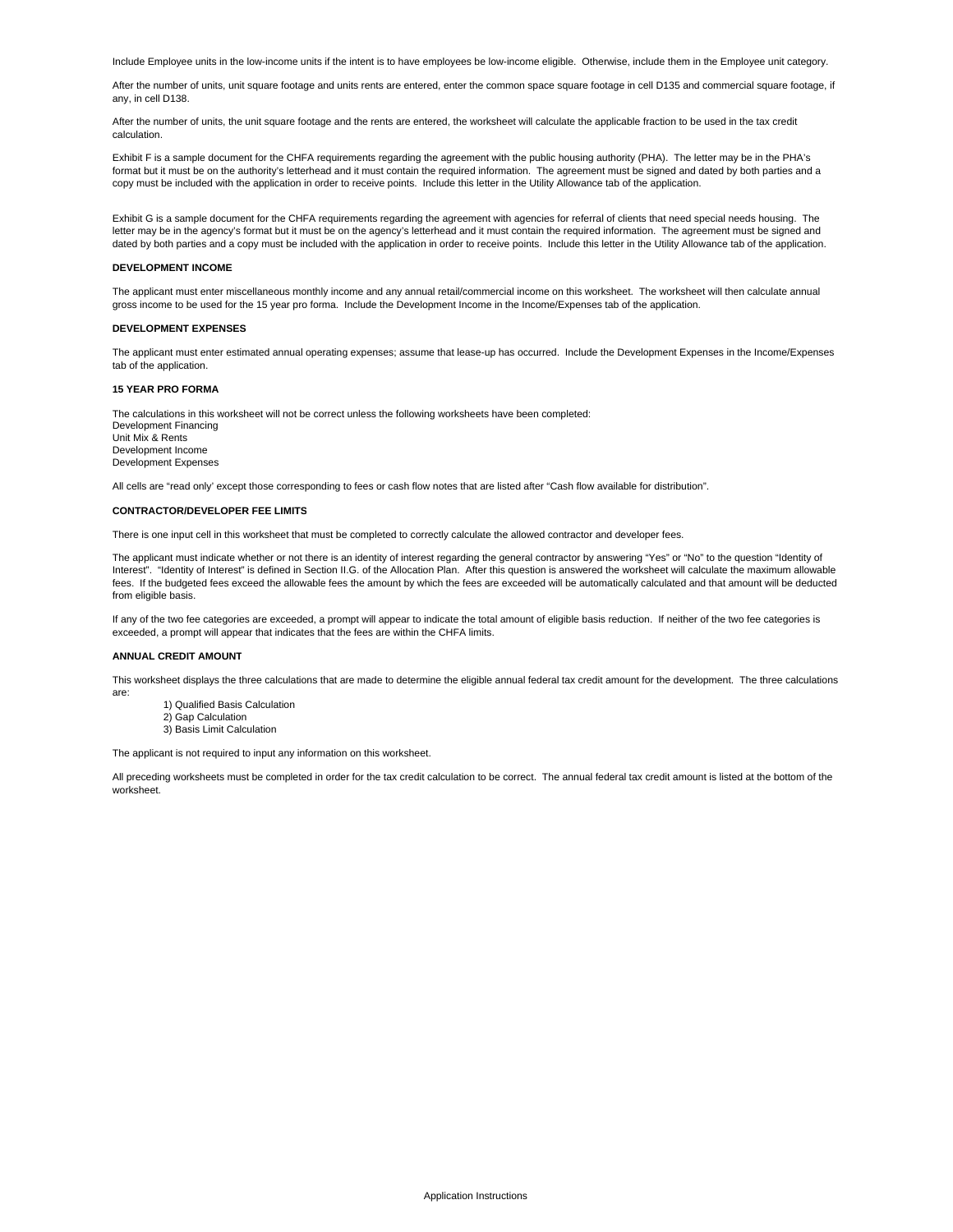# **DEVELOPMENT SCORING**

The Development Scoring worksheet is the worksheet for calculating the scoring for the development. The calculations for scoring in this worksheet will not be accurate unless the following worksheets have been completed:

Development Information Unit Mix & Rents

Line 1. of the Primary Selection Criteria - Either A. or B. must be selected. After A. or B. is selected the worksheet will calculate the scoring related to low-income targeting of the development.

Line 2. of the Primary Selection Criteria - Indicate with an "X" the extended low-income use of the development. Select only one of the five choices. The score will be automatically calculated.

Line 1. of the Secondary Selection Criteria - Housing Needs Characteristics. The scoring for this section is automatically calculated by the worksheet. The "Development Information" worksheet must be completed for the scoring to be accurate.

The applicant must enter selections on lines 2-6 of the Secondary Selection Criteria. Mark the appropriate selections with an "X". The worksheet will calculate the score for each of these sections. The total score will be calculated automatically and displayed in the box following Line 6. - Subsidized Housing Waiting Lists. Documentation for each selection must be included in the "Scoring" tab.

#### **NON-PROFIT QUESTIONNAIRE**

The Non-Profit Questionnaire must be completed by all non-profit applicants and included in the Development Scoring tab of the application.

If the space provided by the row of blank lines is insufficient, enter "see attached" and attach the appropriate information.

#### **APPLICANT INFO-DEVELOPMENT TEAM**

The Applicant Info-Development Team must be completed by all applicants. Information that is not yet determined at the time of preliminary application must be determined by the time of carryover application for competitive applicants and by the time of final application for non-competitive applicants.

 If, for example, the general contractor has not been selected the applicant must enter "TBD" (for "to be determined") on the line for entering the name of the general contractor. If "TBD" is entered then all other information regarding the general contractor may be left blank. Otherwise, all information requested must be completed.

If the space provided by the row of blank lines is insufficient, enter "see attached" and attach the appropriate information.

#### **APPLICANT CERTIFICATION**

This worksheet is the signature page for the application and must be completed for all types of applications: Preliminary, Carryover or Final Application. This section must contain original signatures.

## **OFFICIAL NOTIFICATION**

Notification of Local Official: The information requested here is self-explanatory. The Official Notification must be completed by all applicants and included in the Applicant Certification tab of the applicantion. Notification of Local Housing Authority: The information requested here is self-explanatory.

#### **10% TEST FOR CARRYOVER**

This worksheet is completed for Carryover Applications only. Column F, "Actual Incurred Costs" must be completed by the applicant.

## **FINAL BUILDING PROFILE**

For each building the cells in the following rows must be completed, starting with Column G for the first building: rows 3, 4, 5, 6, 8, 10, 11, 17, 19; for New Construction - row 23; for Rehabilitation – row 28; and for Acquisition – rows 33, 39 and 40.

The square footage and unit counts on the Final Building Profile must be the same as those listed on the Unit Mix & Rent worksheet. A message will appear, starting on row 58, column A, if square footage and unit counts on Final Building Profile are not the same as those listed on the Unit Mix & Rent worksheet.

## **UPDATE**

This worksheet contains information that changes on an annual basis, such as the currently available income limits, cost limits, applicable percentages, etc. This worksheet will be updated as the information becomes available and the updated application will be sent to each applicant.

#### **QCT-DDA CALCULATION - QCT & DDA**

This is the current list of Qualified Census Tracts and Difficult-to-Develop Areas. Developments located in a QCT or DDA are eligible for a 130% increase in qualified basis. See "Development Information" worksheet, Cell C26.